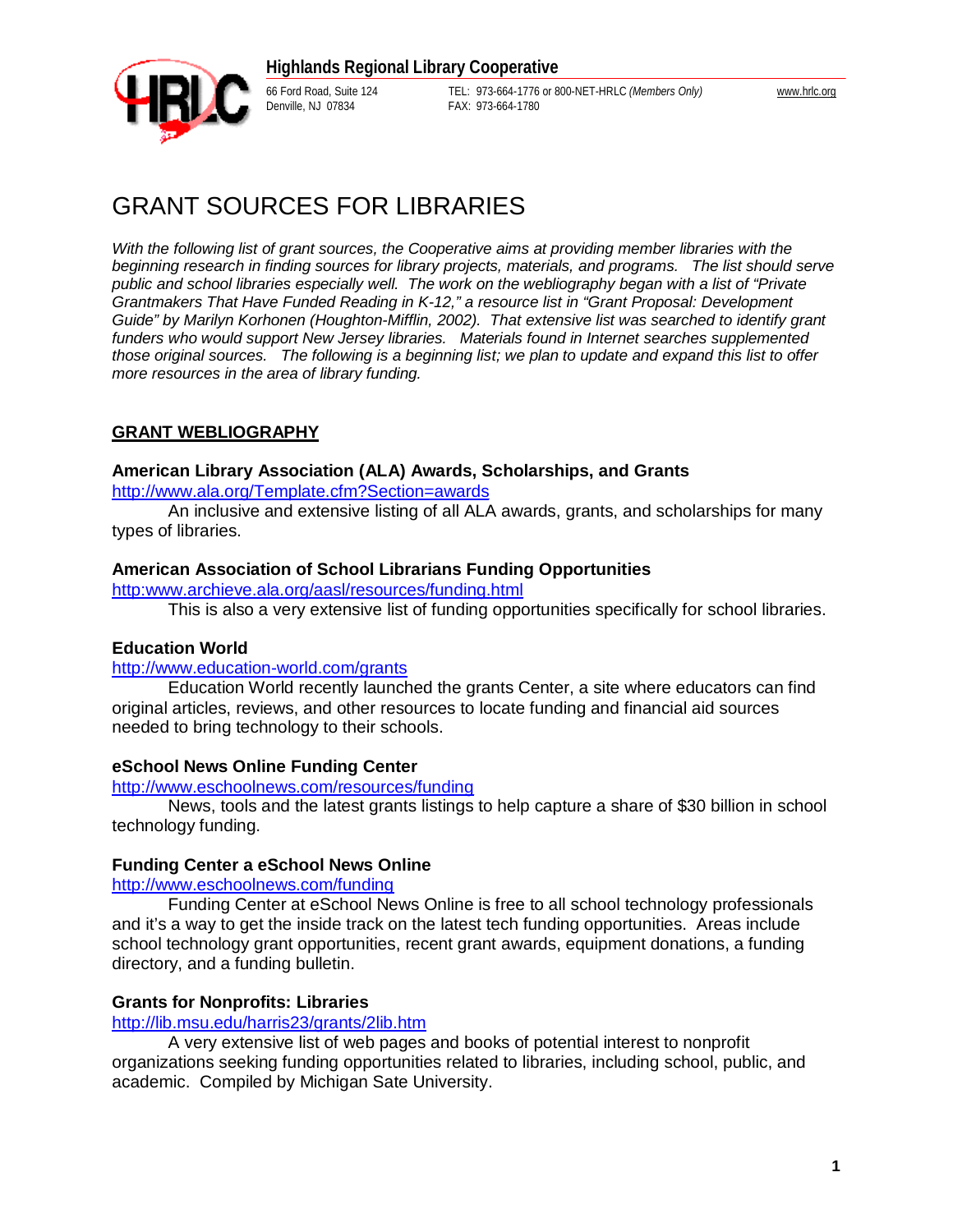

Denville, NJ 07834

66 Ford Road, Suite 124 TEL: 973-664-1776 or 800-NET-HRLC *(Members Only)* [www.hrlc.org](http://www.hrlc.org)

### **International Reading Association, Grant Opportunities**

<http://www.rif.org/coordinators/resources/grants/default.mspx>

This site lists eight major grants devoted to different aspects of literacy including the RIF and Coca Cola Ingenuity grants; U.S. Dept. of Education grants and contracts; and grants from the International Reading Association

### **100 Free Money Sources for Libraries**

<http://www.lesko.com/libraries/>

Compiled by Matthew Lesko.

### **School Grants**

### <http://12.47.197.196/schoolgrants/>

This web site was created as a way to share grant information with  $Pre-K - 12$ educators. Lists a variety of opportunities available to elementary and secondary schools and districts across the United States.

### **Technology & Learning**

### <http://www.techlearning.com/grants.htlml>

Technology and Learning magazine's web site contains a searchable data-base of regularly updated grant, scholarship, professional development and other funding opportunities for both educators and students. The site may contain entries that have come out too late for a given deadline of the printed edition of the magazine. Check on an on-going basis.

### **Grants for Libraries Hotline**

<http://www.quinlan.com/pdfs/ind-glb-2004.pdf>

The website of a journal that has the latest grant news, plus vital tools and resources to help capitalize on funding opportunities.

### **A SELECTION OF INDIVIDUAL GRANT FUNDERS**

### **American Library Association (ALA) Great Books Giveaway**

http://www.ala.org/Content/NavigationMenu/YALSA/Awards\_and\_Grants/YAlSAs\_Great\_Book Giveaway\_Competition.html

The Great Books giveaway is sponsored by the Young Adult Library Services Association (YALSA), a division of ALA. YALSA will award the winner 1200 newly published books, videos, CDs and audio cassettes targeted toward young adults.\

### **American Library Association (ALA), LeRoy Merritt Humanitarian Award**

<http://ala.org/ala/ourassociation/othergroups/merrittfund/merritthumanitarian.htm>

This grant is for the support, maintenance, medical care, and welfare of librarians who face discrimination on the basis of sex, sexual orientation, race, color, creed, age, or place of origin, or who are threatened with loss of employment due to a stand for intellectual freedom.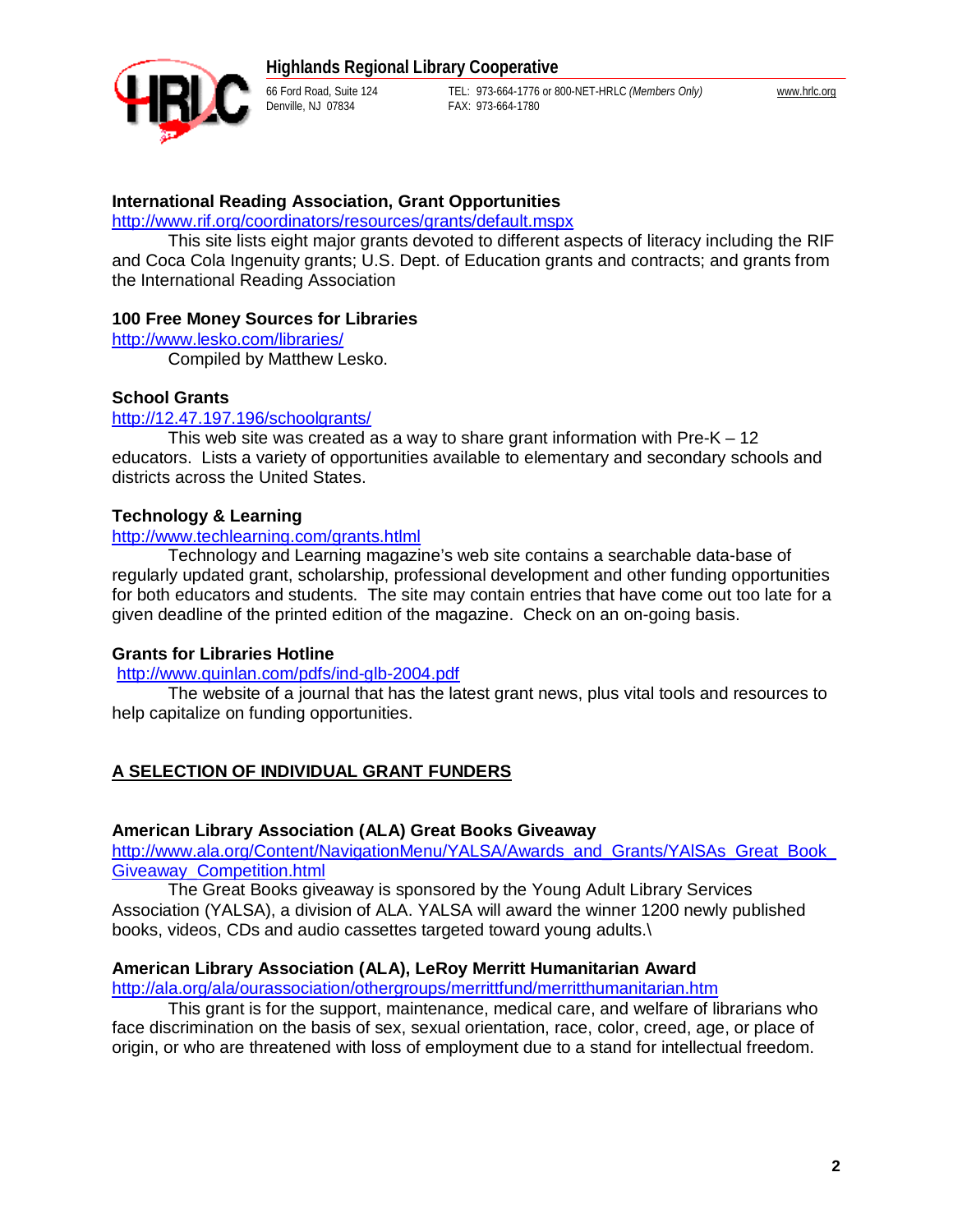

Denville, NJ 07834

66 Ford Road, Suite 124 TEL: 973-664-1776 or 800-NET-HRLC *(Members Only)* [www.hrlc.org](http://www.hrlc.org)

### **American Library Association (ALA) We the People Bookshelf on Freedom Grants**

<http://www.ala.org/wethepeople>

This is a joint project of the ALA and the National Endowment for the Humanities (NEH). Each organization is accepting applications for the We The People Bookshelf on Freedom grants. Part of the NEH's "We the People" initiative, the annual grant project will award sets of 15 classic books for young readers to 1,000 libraries across the country.

## **Comcast Foundation**

<http://www.comcast.com/InTheCommunity/foundation/foundation.html>

The Comcast Foundation distributes grants to non-profit organizations in Comcast communities nationwide. The foundation primarily funds programs that create significant and measurable results in the areas of literacy and reading, volunteerism, and youth leadership

### **Electronic Data Systems**

[http://www.eds.com/community\\_affairs/com\\_tech\\_grants\\_02.shtml](http://www.eds.com/community_affairs/com_tech_grants_02.shtml)

Electronic Data Systems awards up to \$1500 to individual teachers to pay for technology products, training and services not provided to the teacher by the school or the school district. The grants cover a wide range of hardware and software as well as technical training.

### **Institute of Museum and Library Services**

<http://www.imls.gov/grants/index.htm>

An independent federal agency, the Institute of Museum and Library Services supports all types of museums, from art and history to science and zoos, and all types of libraries and archives, from public and academic to research and school.

## **Laura Bush Foundation for America's Libraries School Library Grants**

<http://www.laurabushfoundation.org>

The foundation gives grants to help provide needed funds for book purchases in libraries across the country. The average grant is \$5000.

## **Bill and Melinda Gates Foundation**

<http://www.gatesfoundation.org/Libraries>

This U.S. Library Program makes grants to public libraries for the purpose of purchasing computers and hardware to bring Internet access to their patrons. As part of the grant, libraries also receive free training and technical assistance, and other support as well as donated software from the Microsoft Corporation.

## **Ezra Jack Keats Foundation Mini-Grants to Libraries**

<http://www.ezra-jack-keats.org/programs/minigrants.htm>

The foundation offers mini-grants of \$350 to school and public libraries for programs that encourage literacy and creativity in children. Programs do not have to relate to Ezra Jack Keats.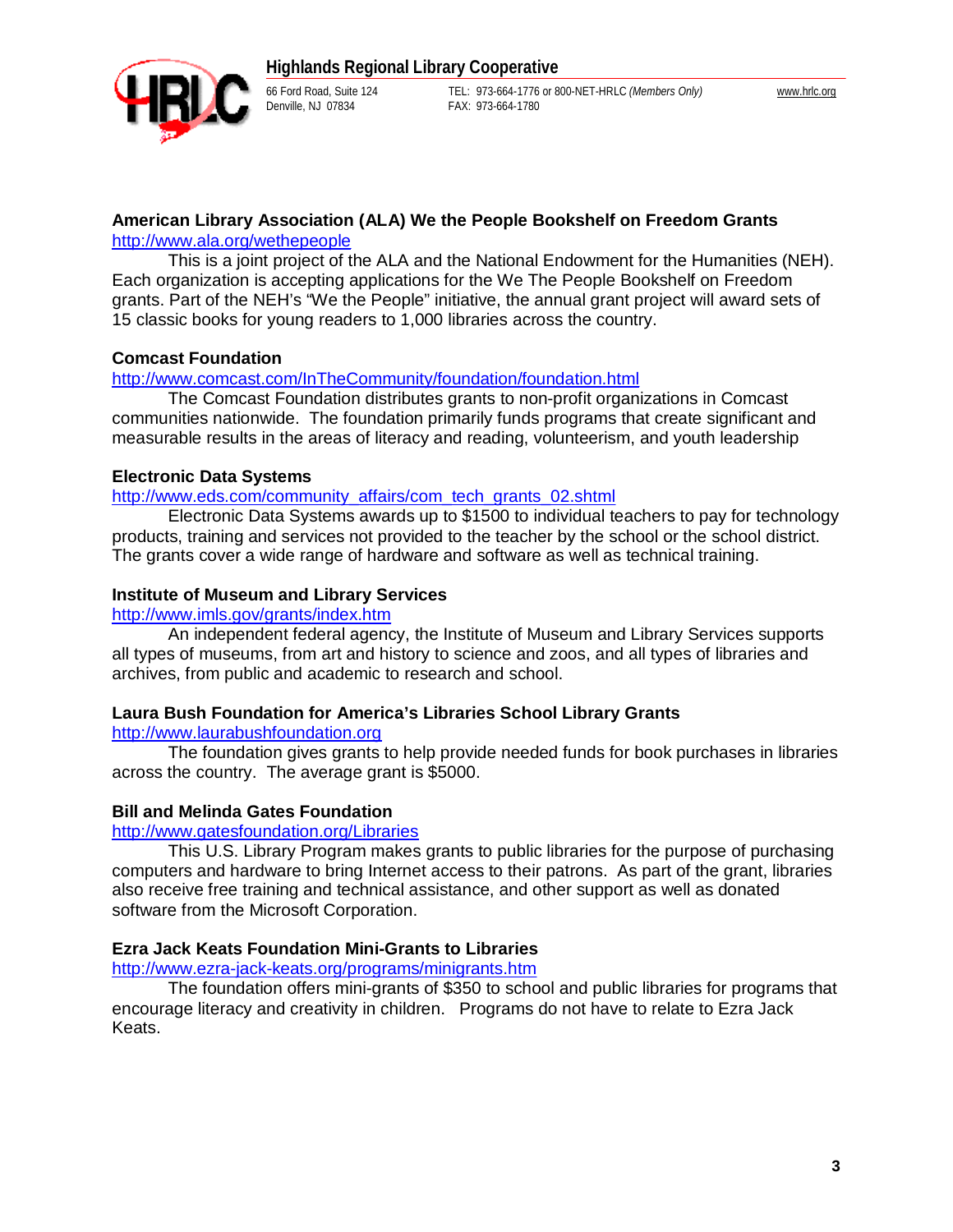# **Highlands Regional Library Cooperative**



66 Ford Road, Suite 124 TEL: 973-664-1776 or 800-NET-HRLC *(Members Only)* [www.hrlc.org](http://www.hrlc.org) FAX: 973-664-1780

### **First Book**

### <http://www.firstbook.org>

First Books distributes new books to children who, for economic reasons, have little or no access to books, through the activities of the First Book Local Advisory Boards (LABs). LAB members are individuals who can best identify the strengths and needs of their community and provide an ongoing supply of new books to low-income children in community-based programs.

### **Lisa Libraries**

### <http://www.lisalibraries.org/frames.html>

Lisa Libraries donates new children's books and small libraries to organizations that work with children in poor and underserved areas.

### **MetLife Foundation Reading America Program RFP**

http:// [www.lff.org/news/MetLife.html](http://www.lff.org/news/MetLife.html)

This foundation supports Libraries for the Future which sponsors grants for national book and film discussion series for teenagers and families, including immigrant Americans that will take place in public libraries.

### **National Leadership Grants for Library-Museum Collaborations**

<http://www.smalbin@imls.gov>

This program supports three finding categories for libraries, three for museums, and one for joint library-museum partnerships. The joint category, Library-Museum Collaboration, supports innovative projects that model how museums and libraries can work together to expand their services to the public, with emphasis on serving the community, using technology, or enhancing education.

### **National Endowment for the Humanities, Grants for Stabilizing Humanities Collections**

<http://www.fedgrants.gov/Applicants/NEH/OPUB/NEH-GRANTS-020204-003/Grants.html> Provides grants for stabilizing humanities collections to help museums, libraries, archives, and historical organizations preserve their humanities collections through support for improved housing and storage, environmental conditions, security, lighting and fire protection.

### **Prudential Foundation**

<http://www.prudential.com/community/foundation.cmfzz1000.html>

The foundation supports strategies to improve literacy programs that address professional development for teachers, family literacy programs or literacy in the early years.

### **Reading is Fundamental; Ingenuity Grants**

[http://www.rif.org/about/partners/ingenuity\\_grants.mspx](http://www.rif.org/about/partners/ingenuity_grants.mspx)

Partnered with Coca Cola, Reading is Fundamental funds competitive grants to support creative literacy programs developed and implemented at the local level. Three areas are the focus of the grants – out of school learning time, challenges facing migrant workers, and second language learners.